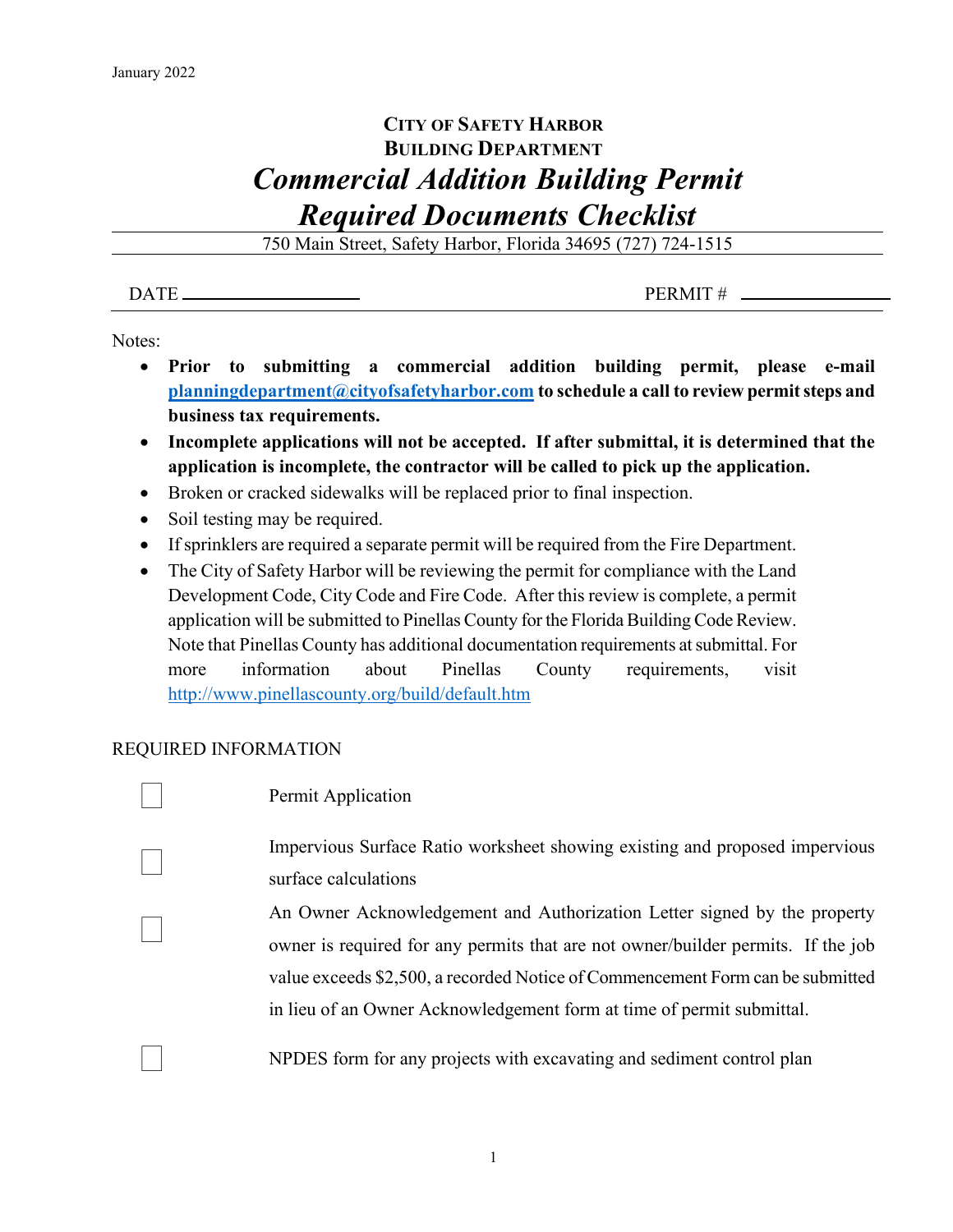#### January 2022

 Signed and Sealed (raised seal or physical stamp) Boundary, Topographic, and Tree Surveys showing: (6 sets)

- Date, Scale, North Arrow
- Easements within or contiguous to the site
- Flood Zone
- Road Name, Location, Width of Right of Ways and Alleys
- Subdivision Name
- Topography (see Engineering Checklist)
- Tree species and DBH on site and within 25' of site
- Utilities
- Jurisdictional Wetland Line, and Top of Bank (if applicable), and required buffers and buffer dimensions

 Signed and Sealed (raised seal or physical stamp) Scaled Development Plan (6 sets) showing:

- All lot and parcel lines.
- Buildings and Accessory Structure Footprints existing and proposed
- Driveways
- Sidewalks along all road frontages
- Proposed Grading Plan (see Engineering Checklist)
- Proposed Protected Trees to Be Planted and Retained
- Setbacks
- Water Meter and Sewer Connection Locations and Sizes

(Call Public Works at 727-724-1550 if you need existing utility information)

- Nearest hydrant location
- Irrigation (If need separate meter)
- Alleys and Right of Ways
- Wetlands and Wetland Buffers (if applicable)
- Top of Bank (if applicable)
- Development Plan shall include data table with:

Certified Flood Elevation Certificates (if in <sup>a</sup> flood zone)

 Building Plans or Signed and Sealed (raised seal or physical stamp) by an Engineer or Architect (2 sets)

• Building Elevations from all directions